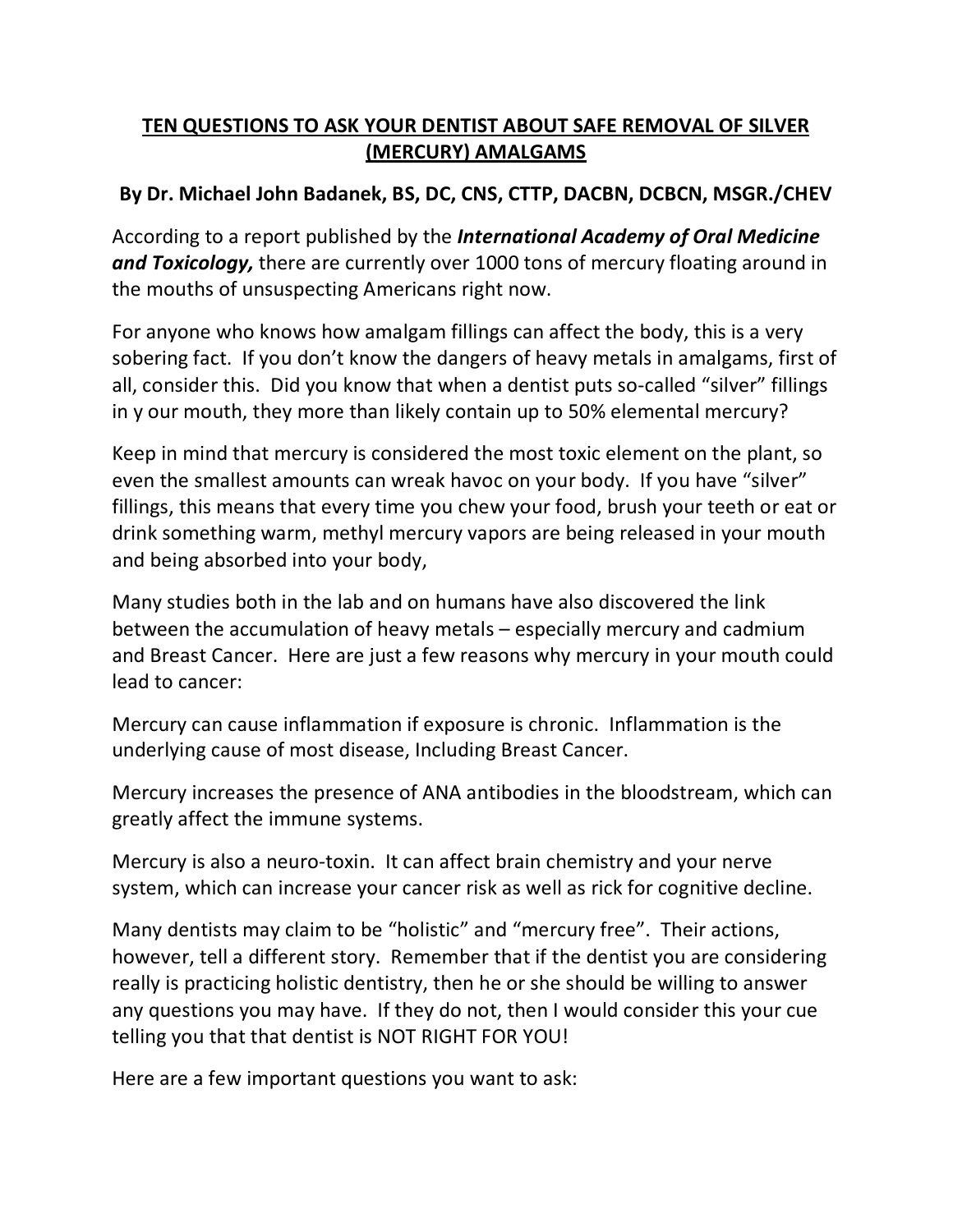- *1. What is your professional opinion about amalgam fillings in general? Do you think that they are toxic and can they harm the body? Do you use amalgams or other toxic metals in any way in your practice?*
- *2. What do you know about the relationship between amalgams and various diseases?*
- *3. When you remove my amalgams, will you initially test the electrical charge of the amalgams with a device called amalgameter?*
- *4. Will you officer me a serum compatibility blood test in order to determine what materials can replace the amalgams that will not create an allergic reaction in my body?*
- *5. What do you know about the tooth-organ relationship, such as defined by the acupuncture meridian system?*
- *6. Do you believe that a toxic tooth could have an effect on a particular organ?*
- *7. When you remove and replace my amalgams, what precautions will you use to protect me? For example, will you use mercury vapor filters or offer oxygen while I am getting this procedure done? Will you use a rubber dam to protect my mouth from the toxicity of therapeutics of amalgam that will be removed?*
- *8. What kind of professional training have you had in holistic dentistry and when? Do you keep up with current research regarding the dentaldisease link and the safest practices for amalgam removal, dental caries and other common procedures?*
- *9. Which professional organizations do you belong to that supports biological, holistic or mercury-free dentistry?*
- *10.What non-invasive and safe alternatives can you offer me as I heal from this procedure? For example, do you offer ozone or Vitamin C therapy during or after the dental procedures?*

More details about what you can do to prepare for getting amalgams removed in particular can be found in this excellent blog post on the Dr. Hal Huggins Applied Healing website. This post also gives suggestions as to which natural procedures may or may not be advisable at the time of surgery.

Informed Dentistry is Safe Dentistry